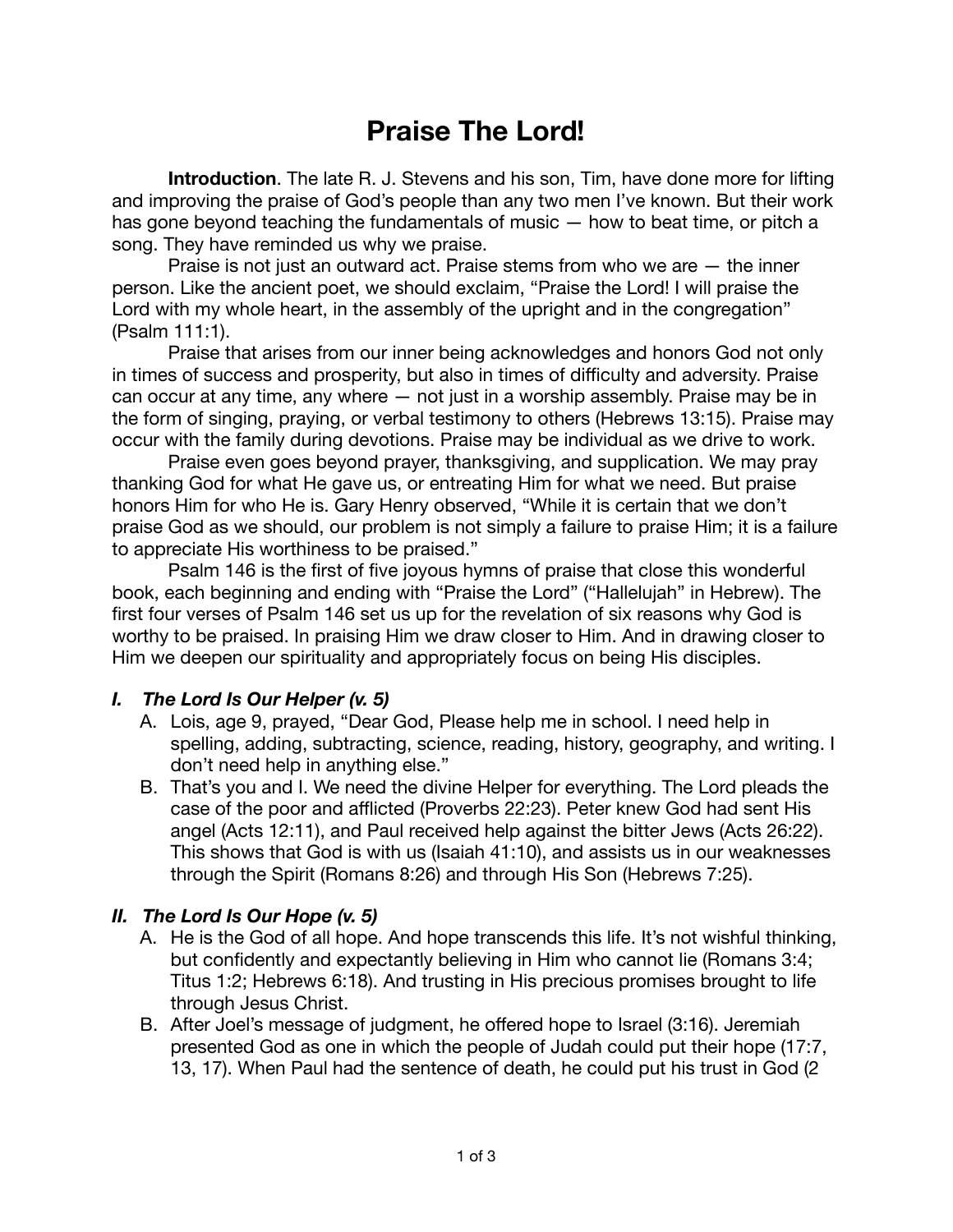Corinthians 1:9). Because God is one of hope, we have the hope of heaven, which is eternal life (Colossians 1:5-6).

## *III. The Lord Is A Powerful Creator (v. 6)*

- A. As the flowers bloom and the dogwood trees blossom, we're visually reminded of God's goodness in the beauty of our world. From the mountain tops to the oceans, we see and praise God.
- B. Around one hundred times in scripture God is declared as the creator of the heavens and earth (Exodus 20:11; 2 Kings 19:15; Nehemiah 9:6; Mark 13:19; Revelation 4:11; 10:6; 14:7).

### *IV. The Lord Is A Bountiful Provider (vv. 7-8)*

- A. He provides for our both our physical and spiritual needs. In a land of plenty, it's easy to forget that God is the giver of all good gifts (James 1:17). Furthermore, His power, protection, and provision extend to the oppressed, the hungry, the hurting, the lonely, and the disenfranchised.
- B. Abraham told Isaac that God would provide (Genesis 22:8, 13-14). The Old Testament writers backed this up (Psalm 68:5; Isaiah 61:1-3). The preachers of the New Covenant made sure that their listeners knew that God, unknown to them at the time, was a bountiful provider (Acts 14:15; 17:28).

### *V. The Lord Is Omnipresent (v. 9)*

- A. The word omnipresent means "all-present" and affirms that God is everywhere He chooses (cp. Psalm 139:7-12). Is it possible to go to a place where you will not find God? Because God created the heavens and the earth (Genesis 1:1) and through His Son continually sustains all that is (Hebrews 1:3), He is present to the whole of creation and to its parts.
- B. His omni-visual eyes see what is going on in this world (1 Peter 3:12). He sees the righteous. He knows who you are. He knows your heart, feels your pain, and sees your need.
- C. Jonah attempted to flee from the presence of the Lord, only to discover that God was with him to bring him back to the place of obedience and service (Jonah 1:3-4). Adam and Eve attempted to hide from God but failed (Genesis 3:8; cp. Numbers 32:23; Jeremiah 23:24; Hebrews 4:13).

### *VI. The Lord Is Preeminent (v. 10)*

- A. "The Lord shall reign forever" (cp. 1 Chronicles 16:31). Our trust is not in presidents, princes, and kings, but the everlasting, eternal God who lives, reigns, and exerts His providential care in our world today.
- B. Isaiah was awestruck when He saw God (Isaiah 6:5). God the King is powerful, casting away enemies (Zephaniah 3:15). Every knee will bow to the King (Romans 14:11), for He is eternal, immortal, invisible, and wise (1 Timothy 1:17).

**Conclusion**. The unnamed psalmist gave us important reasons why God can be praised in this assembly and in all others around the world. In a moment, we're all going to rise and offer our praise to God. If there is something, however, about you that